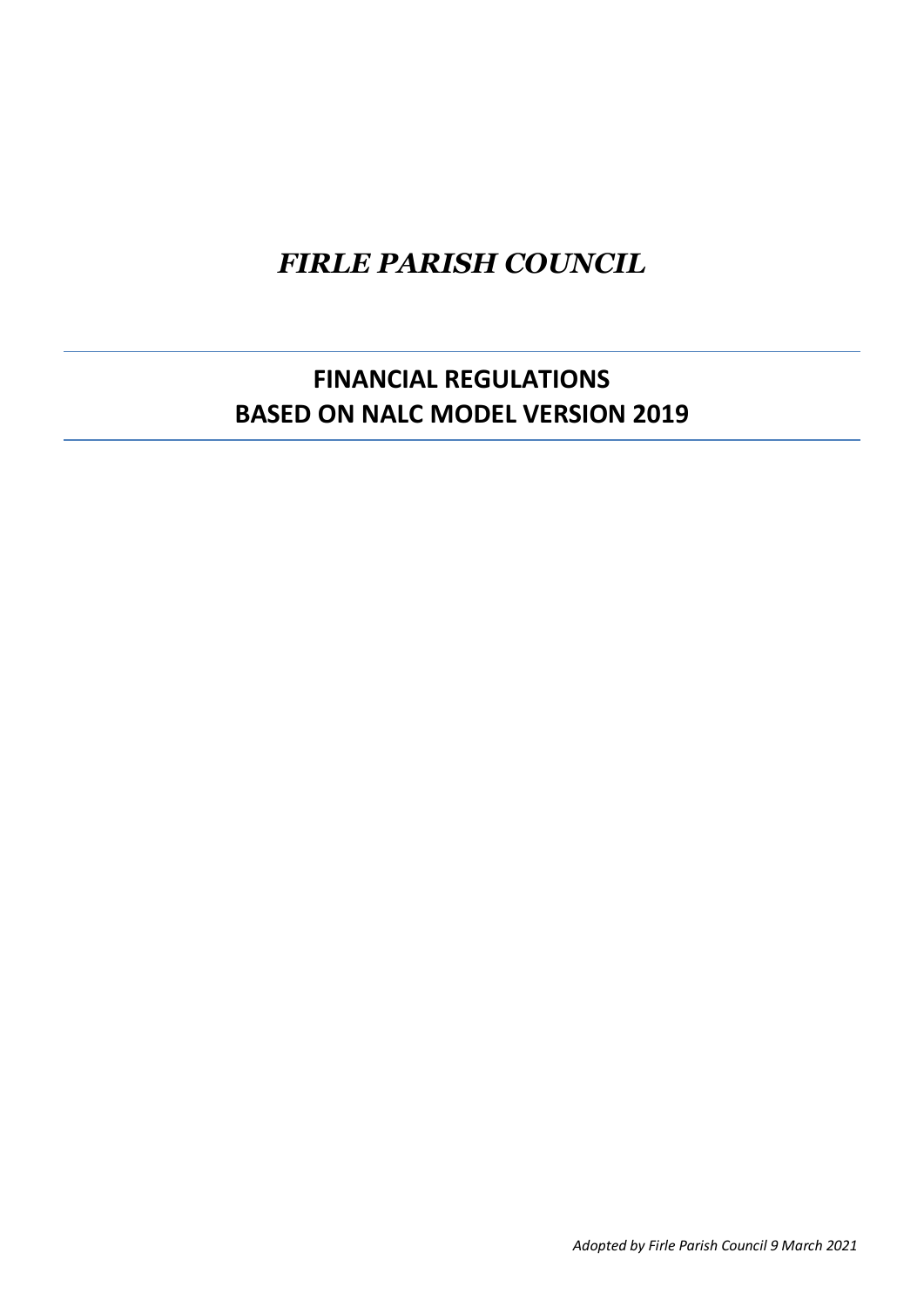## **INDEX OF FINANCIAL REGULATIONS**

| <b>NUMBER</b>  | <b>FINANCIAL REGULATION</b>                                       | <b>PAGE</b>    |
|----------------|-------------------------------------------------------------------|----------------|
| $\mathbf{1}$   | <b>GENERAL</b>                                                    | $\overline{2}$ |
| $\overline{2}$ | ACCOUNTING AND AUDIT (INTERNAL AND EXTERNAL)                      | 3              |
| 3              | ANNUAL ESTIMATES(BUDGET) AND FORWARD PLANNING                     | 4              |
| 4              | <b>BUDGETARY CONTROL AND AUTHORITY TO SPEND</b>                   | 4              |
| 5              | BANKING ARRANGEMENTS AND AUTHORISATION OF PAYMENTS                | 5              |
| 6              | INSTRUCTIONS FOR THE MAKING OF PAYMENTS                           | 6              |
| $\overline{7}$ | PAYMENT OF SALARIES                                               | 8              |
| 8              | <b>LOANS AND INVESTEMENTS</b>                                     | 9              |
| 9              | <b>INCOME</b>                                                     | 9              |
| 10             | ORDERS FOR WORK, GOOD AND SERVICES                                | 10             |
| 11             | <b>CONTRACTS</b>                                                  | 10             |
| 12             | PAYMENTS UNDER CONTRACTS FOR BUILDING OR OTHER CONSTRUCTION WORKS | 11             |
| 13             | <b>STORES AND EQUIPMENT</b>                                       | 11             |
| 14             | ASSETS, PROPERTIES AND ESTATES                                    | 11             |
| 15             | <b>INSURANCE</b>                                                  | 12             |
| 16             | <b>CHARITIES</b>                                                  | 12             |
| 17             | <b>RISK MANAGEMENT</b>                                            | 13             |
| 18             | SUSPENSION AND REVISION FO FINANCIAL REGULATIONS                  | 13             |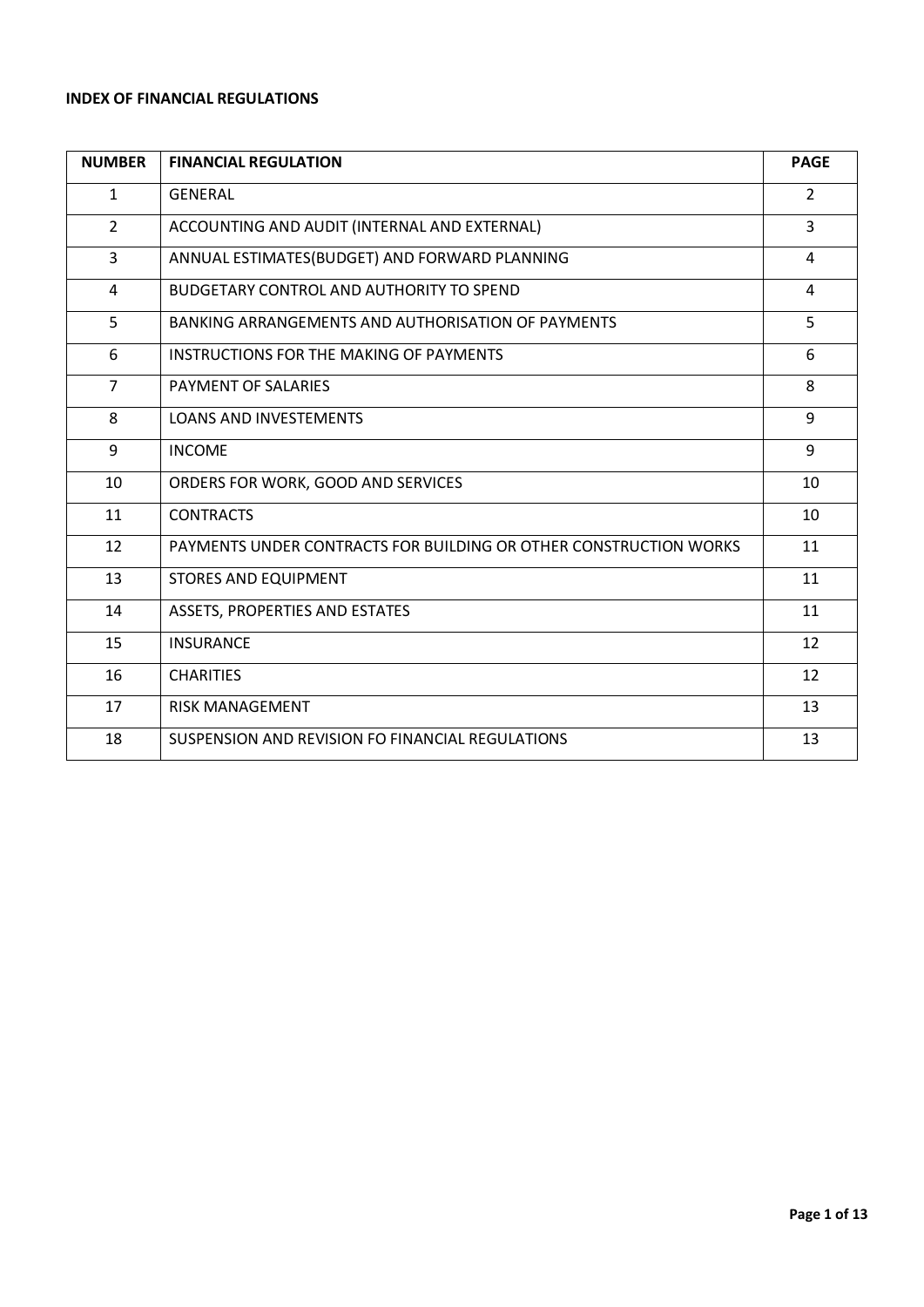## **1 GENERAL**

1.1. These financial regulations govern the conduct of financial management by the council and may only be amended or varied by resolution of the council. Financial regulations are one of the council's three governing policy documents providing procedural guidance for members and officers. Financial regulations must be observed in conjunction with the council's standing orders<sup>1</sup> and any individual financial regulations relating to contracts.

1.2. The council is responsible in law for ensuring that its financial management is adequate and effective, and that the council has a sound system of internal control which facilitates the effective exercise of the council's functions, including arrangements for the management of risk.

1.3. The council's accounting control systems must include measures:

- for the timely production of accounts
- that provide for the safe and efficient safeguarding of public money
- to prevent and detect inaccuracy and fraud; and
- identifying the duties of officers.

1.4. These financial regulations demonstrate how the council meets these responsibilities and requirements.

1.5. At least once a year, prior to approving the Annual Governance Statement, the council must review the effectiveness of its system of internal control which shall be in accordance with proper practices.

1.6. Deliberate or wilful breach of these Regulations by an employee may give rise to disciplinary proceedings.

1.7. Members of council are expected to follow the instructions within these Regulations and not to entice employees to breach them. Failure to follow instructions within these Regulations brings the office of councillor into disrepute.

1.8. The Responsible Financial Officer (RFO) holds a statutory office to be appointed by the council. The Clerk has been appointed as RFO for this council and these regulations will apply accordingly.

1.9. The RFO:

- acts under the policy direction of the council.
- administers the council's financial affairs in accordance with all Acts, Regulations and proper practices.
- determines on behalf of the council its accounting records and accounting control systems.
- ensures the accounting control systems are observed.
- maintains the accounting records of the council up to date in accordance with proper practices.
- assists the council to secure economy, efficiency and effectiveness in the use of its resources.
- produces financial management information as required by the council.

1.10. The accounting records determined by the RFO shall be sufficient to show and explain the council's transactions and to enable the RFO to ensure that any income and expenditure account and statement of balances, or record of receipts and payments and additional information, as the case may be, or management information prepared for the council from time to time comply with the Accounts and Audit Regulations.

1.11. The accounting records determined by the RFO shall in particular contain:

- entries from day to day of all sums of money received and expended by the council and the matters to which the income and expenditure or receipts and payments account relate;
- a record of the assets and liabilities of the council; and
- wherever relevant, a record of the council's income and expenditure in relation to claims made, or to be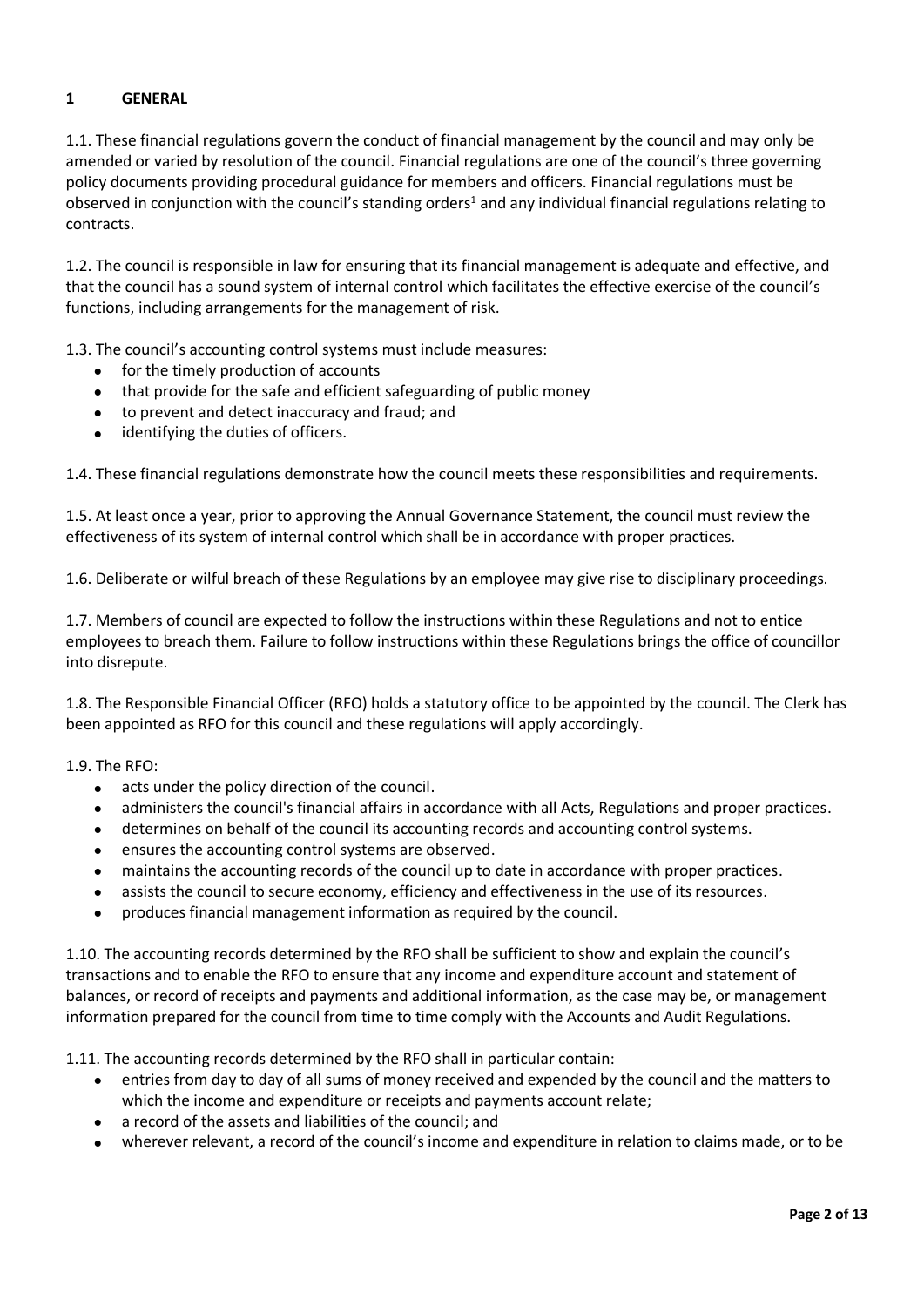made, for any contribution, grant or subsidy.

1.12. The accounting control systems determined by the RFO shall include:

- procedures to ensure that the financial transactions of the council are recorded as soon as reasonably practicable and as accurately and reasonably as possible;
- procedures to enable the prevention and detection of inaccuracies and fraud and the ability to reconstruct any lost records;
- identification of the duties of officers dealing with financial transactions and division of responsibilities of those officers in relation to significant transactions;
- procedures to ensure that uncollectable amounts, including any bad debts are not submitted to the council for approval to be written off except with the approval of the RFO and that the approvals are shown in the accounting records; and
- measures to ensure that risk is properly managed.

1.13. The council is not empowered by these Regulations or otherwise to delegate certain specified decisions. In particular any decision regarding:

- setting the final budget or the precept (council tax requirement);
- approving accounting statements;
- approving an annual governance statement;
- borrowing;
- writing off bad debts;
- declaring eligibility for the General Power of Competence; and
- addressing recommendations in any report from the internal or external auditors, shall be a matter for the full council only.

1.14. In addition, the council must:

- determine and keep under regular review the bank mandate for all council bank accounts;
- approve any grant or a single commitment in excess of [£5,000]; and
- in respect of the annual salary for any employee have regard to recommendations about annual salaries of employees made by the relevant committee in accordance with its terms of reference.

1.15. In these financial regulations, references to the Accounts and Audit Regulations or 'the regulations' shall mean the regulations issued under the provisions of section 27 of the Audit Commission Act 1998, or any superseding legislation, and then in force unless otherwise specified.

In these financial regulations the term 'proper practice' or 'proper practices' shall refer to guidance issued in *Governance and Accountability for Local Councils - a Practitioners' Guide (England)* issued by the Joint Practitioners Advisory Group (JPAG), available from the websites of NALC and the Society for Local Council Clerks (SLCC).

## **2 ACCOUNTING AND AUDIT (INTERNAL AND EXTERNAL)**

2.1. All accounting procedures and financial records of the council shall be determined by the RFO in accordance with the Accounts and Audit Regulations, appropriate guidance and proper practices.

2.2. On a regular basis, at least once in each quarter, and at each financial year end, a member other than the Chairman shall be appointed to verify bank reconciliations (for all accounts) produced by the RFO. The member shall sign the reconciliations and the original bank statements (or similar document) as evidence of verification. This activity shall on conclusion be reported, including any exceptions, to and noted by the council.

2.3. The RFO shall complete the annual statement of accounts, annual report, and any related documents of the council contained in the Annual Return (as specified in proper practices) as soon as practicable after the end of the financial year and having certified the accounts shall submit them and report thereon to the council within the timescales set by the Accounts and Audit Regulations.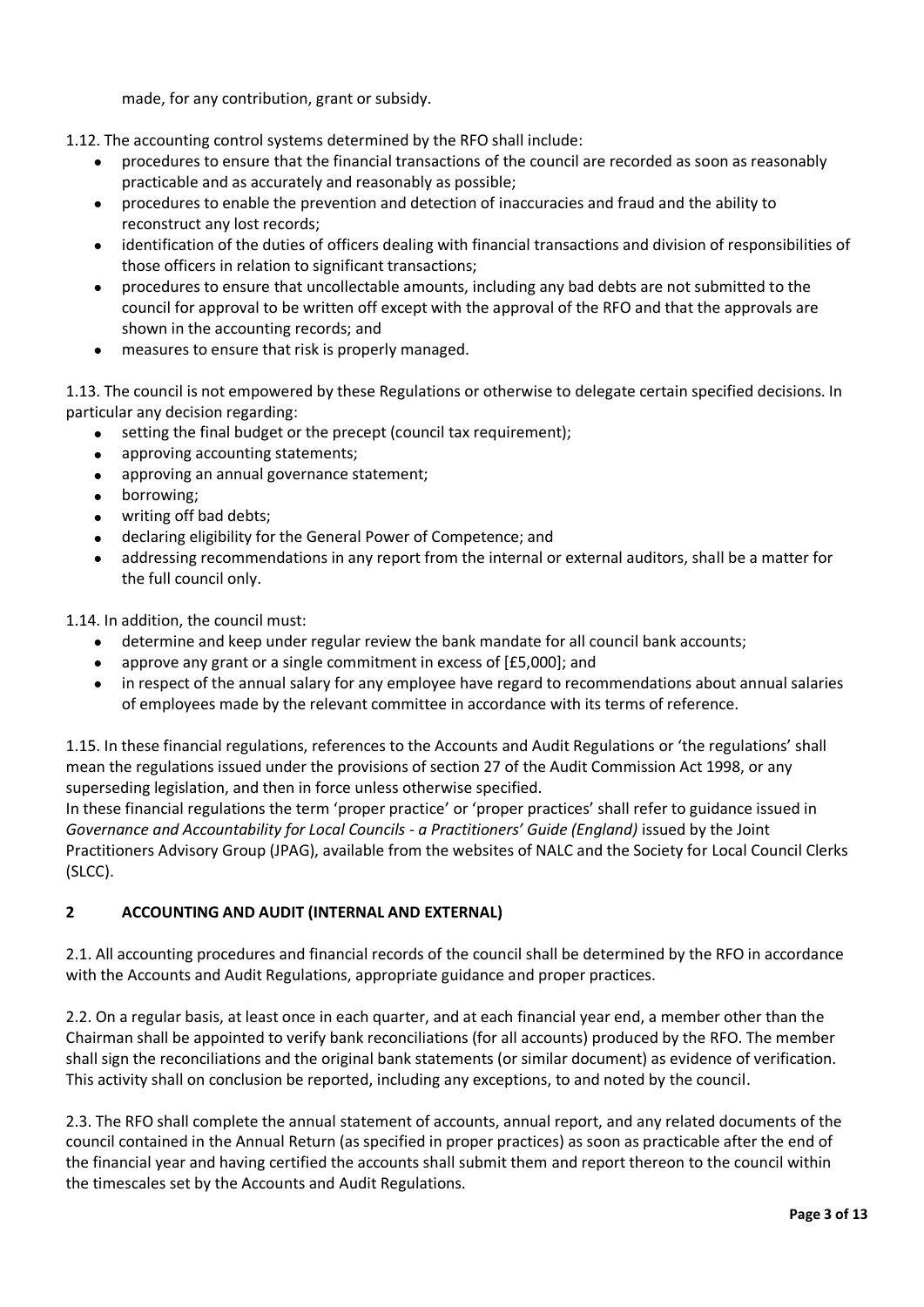2.4. The council shall ensure that there is an adequate and effective system of internal audit of its accounting records, and of its system of internal control in accordance with proper practices. Any officer or member of the council shall make available such documents and records as appear to the council to be necessary for the purpose of the audit and shall, as directed by the council, supply the RFO, internal auditor, or external auditor with such information and explanation as the council considers necessary for that purpose.

2.5. The internal auditor shall be appointed by and shall carry out the work in relation to internal controls required by the council in accordance with proper practices.

2.6. The internal auditor shall:

- be competent and independent of the financial operations of the council;
- report to council in writing, or in person, on a regular basis with a minimum of one annual written report during each financial year;
- to demonstrate competence, objectivity and independence, be free from any actual or perceived conflicts of interest, including those arising from family relationships; and
- has no involvement in the financial decision making, management or control of the council

2.7. Internal or external auditors may not under any circumstances:

- perform any operational duties for the council;
- initiate or approve accounting transactions; or
- direct the activities of any council employee, except to the extent that such employees have been appropriately assigned to assist the internal auditor.

2.8. For the avoidance of doubt, in relation to internal audit the terms 'independent' and 'independence' shall have the same meaning as is described in proper practices.

2.9. The RFO shall make arrangements for the exercise of electors' rights in relation to the accounts including the opportunity to inspect the accounts, books, and vouchers and display or publish any notices and statements of account required by Audit Commission Act 1998, or any superseding legislation, and the Accounts and Audit Regulations.

2.10. The RFO shall, without undue delay, bring to the attention of all councillors any correspondence or report from internal or external auditors.

## **3 ANNUAL ESTIMATES (BUDGET) AND FORWARD PLANNING**

3.1. The RFO must each year, by no later than the end of November, prepare detailed estimates of all receipts and payments including the use of reserves and all sources of funding for the following financial year in the form of a budget to be considered by the council.

3.2. The council shall fix the precept (council tax requirement), and relevant basic amount of council tax to be levied for the ensuing financial year not later than by the end of January each year. The RFO shall issue the precept to the billing authority and shall supply each member with a copy of the approved annual budget.

3.3. The approved annual budget shall form the basis of financial control for the ensuing year.

## **4 BUDGETARY CONTROL AND AUTHORITY TO SPEND**

4.1. Expenditure on revenue items may be authorised up to the amounts included for that class of expenditure in the approved budget. This authority is to be determined by:

- the council for all items over £500
- the Clerk, in conjunction with Chairman of Council, for any items below £500.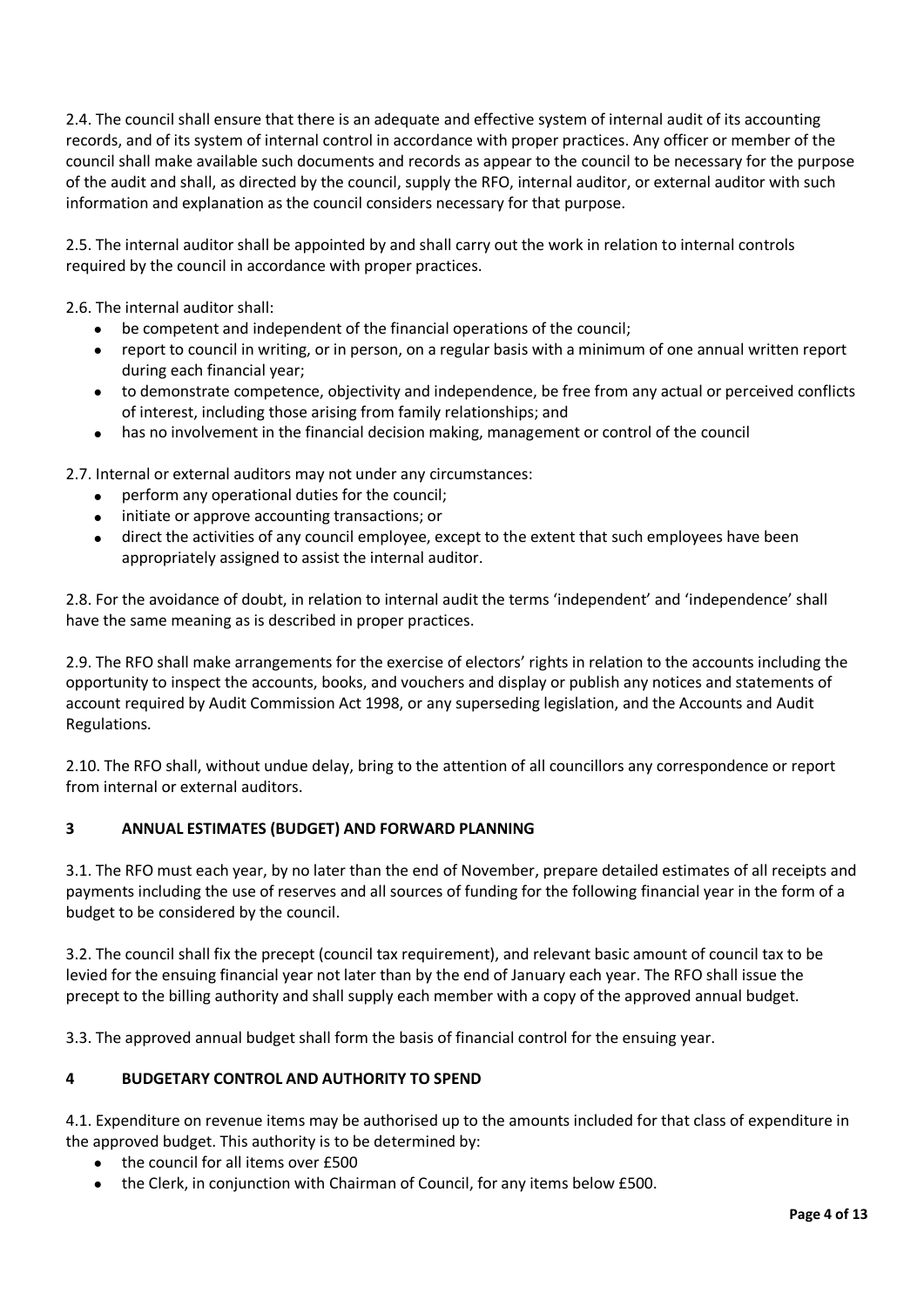Such authority is to be evidenced by a minute or by an authorisation slip duly signed by the Clerk, and where necessary also by the appropriate Chairman. Contracts may not be disaggregated to avoid controls imposed by these regulations.

4.2. No expenditure may be authorised that will exceed the amount provided in the revenue budget for that class of expenditure other than by resolution of the council. During the budget year and with the approval of council having considered fully the implications for public services, unspent and available amounts may be moved to other budget headings or to an earmarked reserve as appropriate ('virement').

4.3. Unspent provisions in the revenue or capital budgets for completed projects shall not be carried forward to a subsequent year.

4.4. The salary budgets are to be reviewed at least annually in November for the following financial year and such review shall be evidenced by a hard copy schedule signed by the Clerk and the Chairman of Council.

4.5. In cases of extreme risk to the delivery of council services, the clerk may authorise revenue expenditure on behalf of the council which in the clerk's judgement it is necessary to carry out. Such expenditure includes repair, replacement or other work, whether or not there is any budgetary provision for the expenditure, subject to a limit of £500. The Clerk shall report such action to the chairman as soon as possible and to the council as soon as practicable thereafter.

4.6. No expenditure shall be authorised in relation to any capital project and no contract entered into or tender accepted involving capital expenditure unless the council is satisfied that the necessary funds are available, and the requisite borrowing approval has been obtained.

4.7. All capital works shall be administered in accordance with the council's standing orders and financial regulations relating to contracts.

4.8. The RFO shall regularly provide the council with a statement of receipts and payments to date under each head of the budgets, comparing actual expenditure to the appropriate date against that planned as shown in the budget. These statements are to be prepared at least at the end of each financial quarter and shall show explanations of material variances. For this purpose, "material" shall be in excess of £100 or 15% of the budget.

4.9. Changes in earmarked reserves shall be approved by council as part of the budgetary control process.

## **5 BANKING ARRANGEMENTS AND AUTHORISATION OF PAYMENTS**

5.1. The council's banking arrangements, including the bank mandate, shall be made by the RFO and approved by the council. They shall be regularly reviewed for safety and efficiency.

5.2. The RFO shall prepare a schedule of payments requiring authorisation, forming part of the agenda for the meeting and, together with the relevant invoices, present the schedule to council. The council shall review the schedule for compliance and, having satisfied itself shall authorise payment by a resolution of the council. The approved schedule shall be ruled off and initialled by the Chairman of the meeting. A detailed list of all payments shall be disclosed within or as an attachment to the minutes of the meeting at which payment was authorised. Personal payments (including salaries, wages, expenses and any payment made in relation to the termination of a contract of employment) may be summarised to remove public access to any personal information.

5.3. All invoices for payment shall be examined, verified and certified by the RFO to confirm that the work, goods or services to which each invoice relates has been received, carried out, examined and represents expenditure previously approved by the council.

5.4. The RFO shall examine invoices for arithmetical accuracy and analyse them to the appropriate expenditure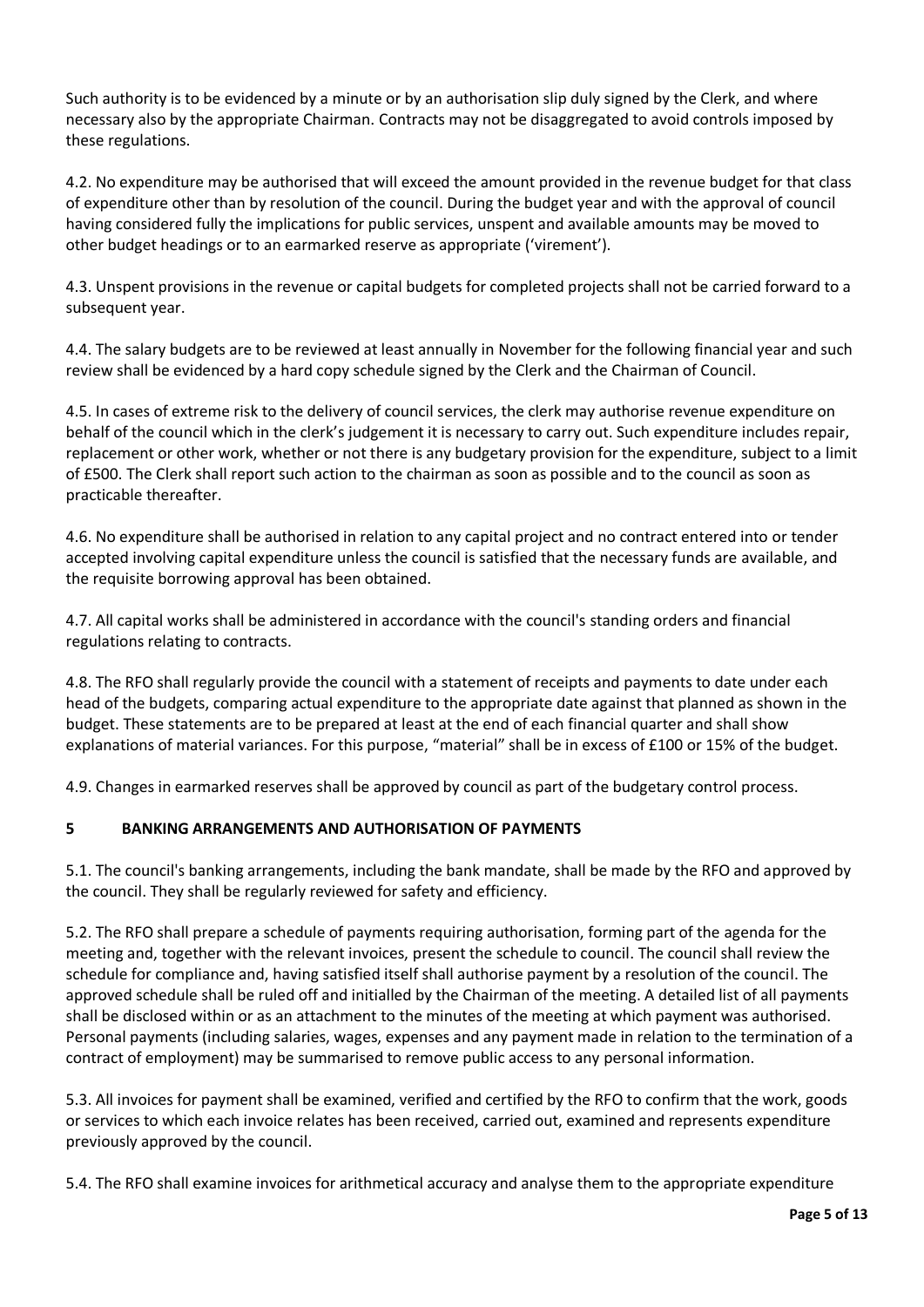heading. The RFO shall take all steps to pay all invoices submitted, and which are in order, at the next available council meeting.

5.5. The RFO shall have delegated authority to authorise the payment of items only in the following circumstances:

a) If a payment is necessary to avoid a charge to interest under the Late Payment of Commercial Debts (Interest) Act 1998, and the due date for payment is before the next scheduled meeting of council, where the RFO certifies that there is no dispute or other reason to delay payment, provided that a list of such payments shall be submitted to the next appropriate meeting of council;

b) An expenditure item authorised under 5.6 below (continuing contracts and obligations) provided that a list of such payments shall be submitted to the next appropriate meeting of council; or

c) fund transfers within the councils banking arrangements up to the sum of £5,000, provided that a list of such payments shall be submitted to the next appropriate meeting of council.

5.6. For each financial year the RFO shall draw up a list of due payments which arise on a regular basis as the result of a continuing contract, statutory duty, or obligation (such as but not exclusively) salaries, PAYE and NI, Superannuation Fund and regular maintenance contracts and the like for which council may authorise payment for the year provided that the requirements of regulation 4.1 (Budgetary Controls) are adhered to, provided also that a list of such payments shall be submitted to the next appropriate meeting of council.

5.7. A record of regular payments made under 5.6 above shall be drawn up and be signed by two members on each and every occasion when payment is authorised - thus controlling the risk of duplicated payments being authorised and / or made.

5.8. In respect of grants the council shall approve expenditure within any limits set and in accordance with any policy statement approved by council.

5.9. Members are subject to the Code of Conduct that has been adopted by the council and shall comply with the Code and Standing Orders when a decision to authorise or instruct payment is made in respect of a matter in which they have a disclosable pecuniary or other interest, unless a dispensation has been granted.

5.10. The council will aim to rotate the duties of members in these Regulations so that onerous duties are shared out as evenly as possible over time.

5.11. Any changes in the recorded details of suppliers, such as bank account records, shall be approved in writing by a Member.

## **6 INSTRUCTIONS FOR THE MAKING OF PAYMENTS**

6.1. The council will make safe and efficient arrangements for the making of its payments.

6.2. Following authorisation under Financial Regulation 5 above, the council, or, if so delegated, the RFO shall give instruction that a payment shall be made.

6.3. All payments shall be affected by cheque or other instructions to the council's bankers, or otherwise, in accordance with a resolution of council.

6.4. Cheques or orders for payment drawn on the bank account in accordance with the schedule as presented to council shall be signed by two members of council in accordance with a resolution instructing that payment. A member who is a bank signatory, having a connection by virtue of family or business relationships with the beneficiary of a payment, should not, under normal circumstances, be a signatory to the payment in question.

6.5. To indicate agreement of the details shown on the cheque or order for payment with the counterfoil and the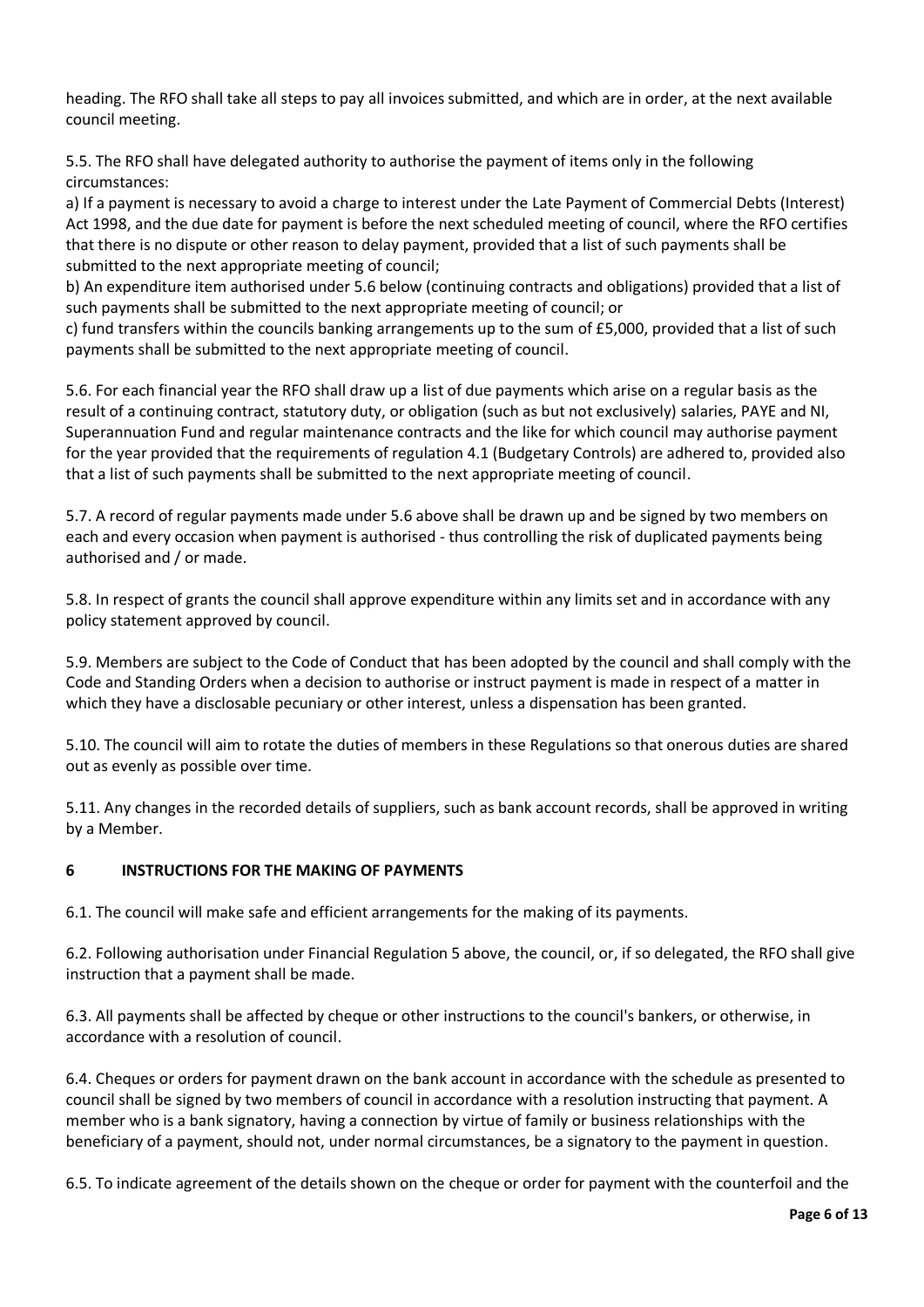invoice or similar documentation, the signatories shall each also initial the cheque counterfoil.

6.6. Cheques or orders for payment shall not normally be presented for signature other than at a council meeting (including immediately before or after such a meeting). Any signatures obtained away from such meetings shall be reported to the council at the next convenient meeting.

6.7. If thought appropriate by the council, payment for utility supplies (energy, telephone and water) and any National Non-Domestic Rates may be made by variable direct debit provided that the instructions are signed by two members and any payments are reported to council as made. The approval of the use of a variable direct debit shall be renewed by resolution of the council at least every two years.

6.8. If thought appropriate by the council, payment for certain items (principally salaries) may be made by banker's standing order provided that the instructions are signed, or otherwise evidenced by two members are retained and any payments are reported to council as made. The approval of the use of a banker's standing order shall be renewed by resolution of the council at least every two years.

6.9. If thought appropriate by the council, payment for certain items may be made by BACS or CHAPS methods provided that the instructions for each payment are signed, or otherwise evidenced, by two authorised bank signatories, are retained and any payments are reported to council as made. The approval of the use of BACS or CHAPS shall be renewed by resolution of the council at least every two years.

6.10. If thought appropriate by the council payment for certain items may be made by internet banking transfer provided evidence is retained showing which members approved the payment.

6.11. Where a computer requires use of a personal identification number (PIN) or other password(s), for access to the council's records on that computer, a note shall be made of the PIN and Passwords and shall be handed to and retained by the Chairman of Council in a sealed dated envelope. This envelope may not be opened other than in the presence of two other councillors. After the envelope has been opened, in any circumstances, the PIN and / or passwords shall be changed as soon as practicable. The fact that the sealed envelope has been opened, in whatever circumstances, shall be reported to all members immediately and formally to the next available meeting of the council. This will not be required for a member's personal computer used only for remote authorisation of bank payments.

6.12. No employee or councillor shall disclose any PIN or password, relevant to the working of the council or its bank accounts, to any person not authorised in writing by the council.

6.13. Regular back-up copies of the records on any computer shall be made and shall be stored securely away from the computer in question, and preferably off site.

6.14. The council, and any members using computers for the council's financial business, shall ensure that antivirus, anti-spyware and firewall software with automatic updates, together with a high level of security, is used.

6.15. Where internet banking arrangements are made with any bank, the RFO shall be appointed as the Service Administrator. The bank mandate approved by the council shall identify a number of councillors who will be authorised to approve transactions on those accounts. The bank mandate will state clearly the amounts of payments that can be instructed by the use of the Service Administrator alone, or by the Service Administrator with a stated number of approvals.

6.16. Access to any internet banking accounts will be directly to the access page (which may be saved under "favourites"), and not through a search engine or e-mail link. Remembered or saved passwords facilities must not be used on any computer used for council banking work.

6.17. Changes to account details for suppliers, which are used for internet banking may only be changed on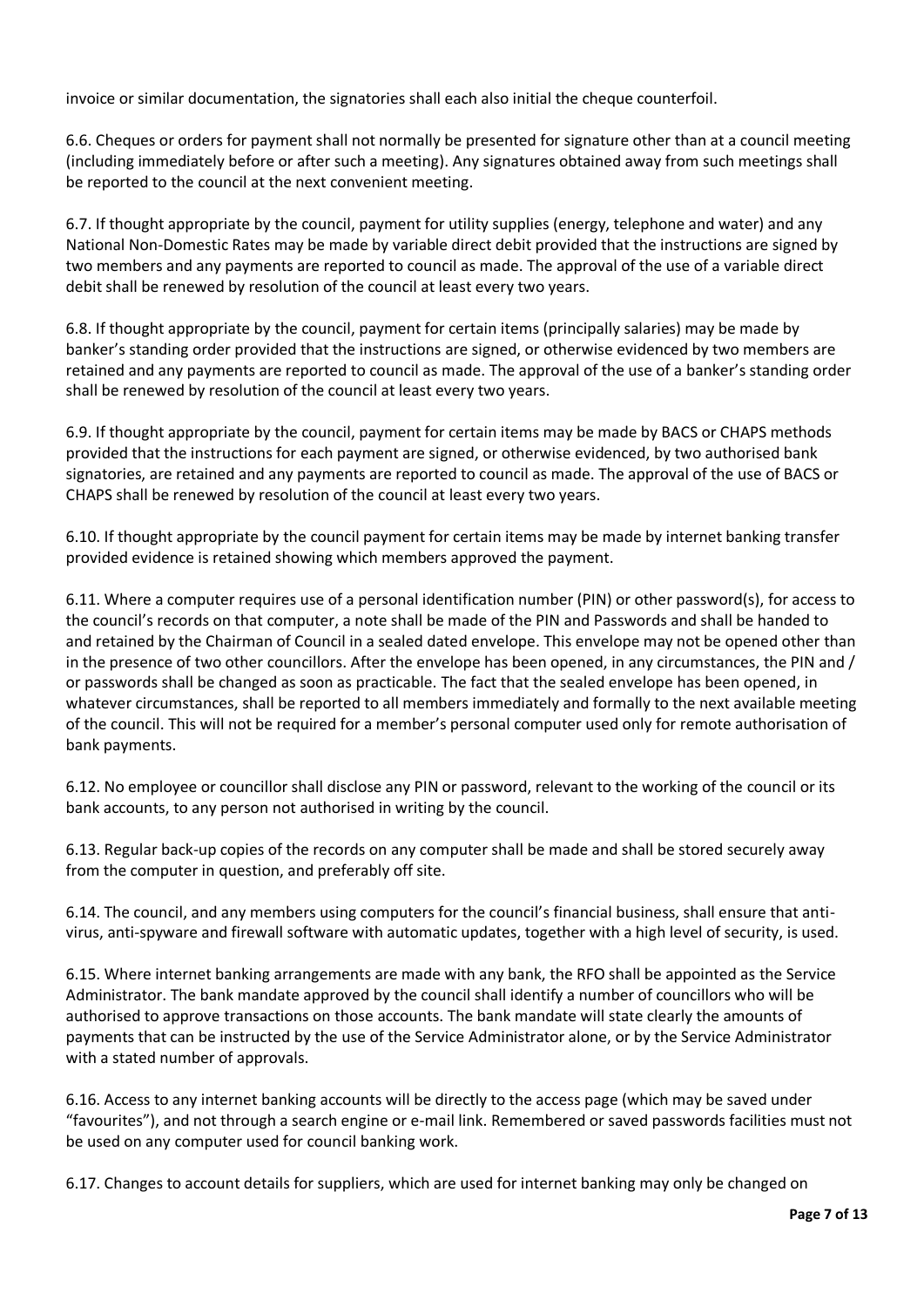written hard copy notification by the supplier and supported by hard copy authority for change signed by the RFO and one councillor. A programme of regular checks of standing data with suppliers will be followed.

6.18. Any Debit Card issued for use will be specifically restricted to the RFO and will also be restricted to a single transaction maximum value of £500 unless authorised by council in writing before any order is placed.

6.19. A pre-paid debit card may be issued to the RFO. The limit will be set by the council. Transactions and purchases made will be reported to the council and authority for topping-up shall be at the discretion of the council.

6.20. Any corporate credit card or trade card account opened by the council will be specifically restricted to use by the RFO and shall be subject to automatic payment in full at each month-end. Personal credit or debit cards of members or staff shall not be used under any circumstances.

6.21. The council will not maintain any form of cash float. All cash received must be banked intact. Any payments made in cash by the RFO (for example for postage or minor stationery items) shall be refunded on a regular basis, at least quarterly.

## **7 PAYMENT OF SALARIES**

7.1. As an employer, the council shall make arrangements to meet fully the statutory requirements placed on all employers by PAYE and National Insurance legislation. The payment of all salaries shall be made in accordance with payroll records and the rules of PAYE and National Insurance currently operating, and salary rates shall be as agreed by council, or duly delegated committee.

7.2. Payment of salaries and payment of deductions from salary such as may be required to be made for tax, national insurance and pension contributions, or similar statutory or discretionary deductions must be made in accordance with the payroll records and on the appropriate dates stipulated in employment contracts, provided that each payment is reported to the next available council meeting, as set out in these regulations above.

7.3. No changes shall be made to any employee's pay, emoluments, or terms and conditions of employment without the prior consent of the [council] [relevant committee].

7.4. Each and every payment to employees of net salary and to the appropriate creditor of the statutory and discretionary deductions shall be recorded in a separate confidential record (confidential cash book). This confidential record is not open to inspection or review (under the Freedom of Information Act 2000 or otherwise) other than:

a) by any councillor who can demonstrate a need to know;

b) by the internal auditor;

c) by the external auditor; or

d) by any person authorised under Audit Commission Act 1998, or any superseding legislation.

7.5. The total of such payments in each calendar month shall be reported with all other payments as made as may be required under these Financial Regulations, to ensure that only payments due for the period have actually been paid.

7.6. An effective system of personal performance management should be maintained for the senior officers.

7.7. Any termination payments shall be supported by a clear business case and reported to the council. Termination payments shall only be authorised by council.

7.8. Before employing interim staff, the council must consider a full business case.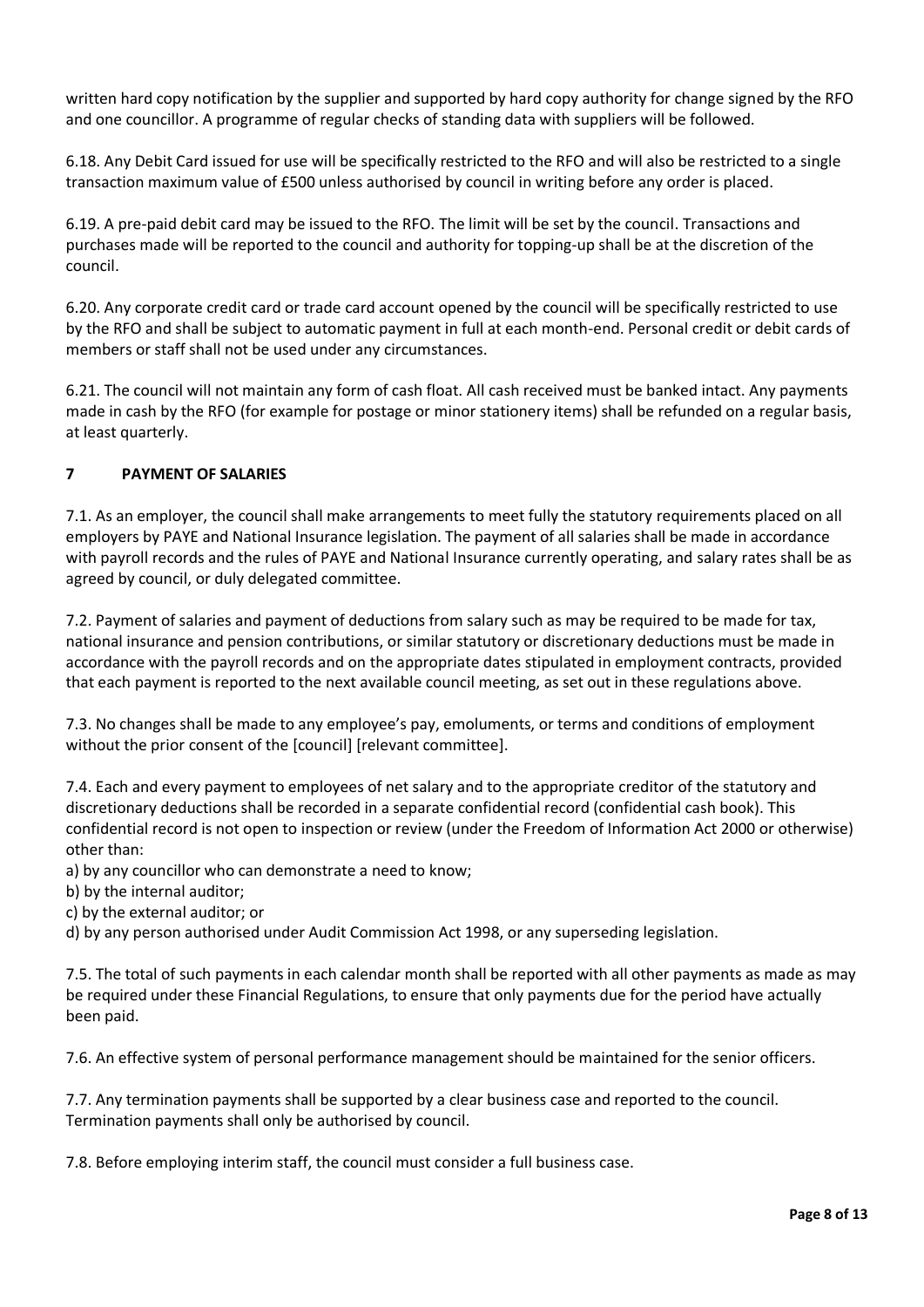## **8 LOANS AND INVESTMENTS**

8.1. All borrowings shall be affected in the name of the council, after obtaining any necessary borrowing approval. Any application for borrowing approval shall be approved by Council as to terms and purpose. The application for borrowing approval, and subsequent arrangements for the loan shall only be approved by full council.

8.2. Any financial arrangement which does not require formal borrowing approval from the Secretary of State/Welsh Assembly Government (such as Hire Purchase or Leasing of tangible assets) shall be subject to approval by the full council. In each case a report in writing shall be provided to council in respect of value for money for the proposed transaction.

8.3. The council will arrange with the council's banks and investment providers for the sending of a copy of each statement of account to the Chairman of the council at the same time as one is issued to the Clerk or RFO.

8.4. All loans and investments shall be negotiated in the name of the council and shall be for a set period in accordance with council policy.

8.5. The council shall consider the need for an Investment Strategy and Policy which, if drawn up, shall be in accordance with relevant regulations, proper practices and guidance. Any Strategy and Policy shall be reviewed by the council at least annually.

8.6. All investments of money under the control of the council shall be in the name of the council.

8.7. All investment certificates and other documents relating thereto shall be retained in the custody of the RFO.

8.8. Payments in respect of short term or long-term investments, including transfers between bank accounts held in the same bank, or branch, shall be made in accordance with Regulation 5 (Authorisation of payments) and Regulation 6 (Instructions for payments).

#### **9 INCOME**

9.1. The collection of all sums due to the council shall be the responsibility of and under the supervision of the RFO.

9.2. Particulars of all charges to be made for work done, services rendered or goods supplied shall be agreed annually by the council, notified to the RFO and the RFO shall be responsible for the collection of all accounts due to the council.

9.3. The council will review all fees and charges at least annually, following a report of the Clerk.

9.4. Any sums found to be irrecoverable, and any bad debts shall be reported to the council and shall be written off in the year.

9.5. All sums received on behalf of the council shall be banked intact as directed by the RFO. In all cases, all receipts shall be deposited with the council's bankers with such frequency as the RFO considers necessary.

9.6. The origin of each receipt shall be entered on the paying-in slip.

9.7. Personal cheques shall not be cashed out of money held on behalf of the council.

9.8. The RFO shall promptly complete any VAT Return that is required. Any repayment claim due in accordance with VAT Act 1994 section 33 shall be made at least annually coinciding with the financial year end.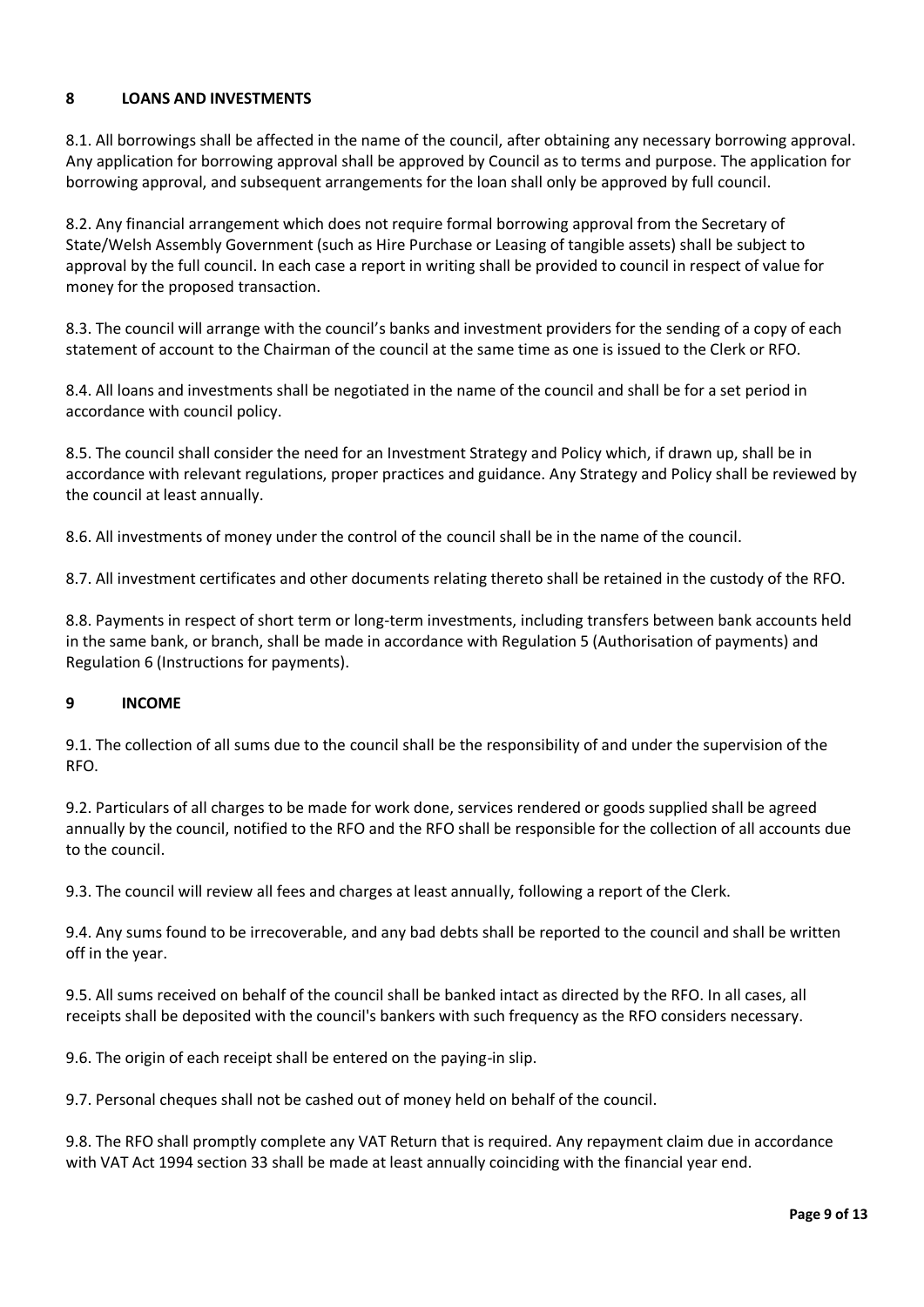9.9. Where any significant sums of cash are regularly received by the council, the RFO shall take such steps as are agreed by the council to ensure that more than one person is present when the cash is counted in the first instance, that there is a reconciliation to some form of control such as ticket issues, and that appropriate care is taken in the security and safety of individuals banking such cash.

[9.10. Any income arising which is the property of a charitable trust shall be paid into a charitable bank account. Instructions for the payment of funds due from the charitable trust to the council (to meet expenditure already incurred by the authority) will be given by the Managing Trustees of the charity meeting separately from any council meeting (see also Regulation 16 below).]

## **10 ORDERS FOR WORK, GOODS AND SERVICES**

10.1. An official order or letter shall be issued for all work, goods and services unless a formal contract is to be prepared or an official order would be inappropriate. Copies of orders shall be retained.

10.2. Order books shall be controlled by the RFO.

10.3. All members and officers are responsible for obtaining value for money at all times. An officer issuing an official order shall ensure as far as reasonable and practicable that the best available terms are obtained in respect of each transaction, usually by obtaining three or more quotations or estimates from appropriate suppliers, subject to any de minimis provisions in Regulation 11.1 below.

10.4. A member may not issue an official order or make any contract on behalf of the council.

10.5. The RFO shall verify the lawful nature of any proposed purchase before the issue of any order, and in the case of new or infrequent purchases or payments, the RFO shall ensure that the statutory authority shall be reported to the meeting at which the order is approved so that the minutes can record the power being used.

## **11 CONTRACTS**

11.1. Procedures as to contracts are laid down as follows:

a) Every contract shall comply with these financial regulations, and no exceptions shall be made otherwise than in an emergency provided that this regulation need not apply to contracts which relate to items (i) to (vi) below:

i. for the supply of gas, electricity, water, sewerage and telephone services;

ii. for specialist services such as are provided by legal professionals acting in disputes;

iii. for work to be executed or goods or materials to be supplied which consist of repairs to or parts for existing machinery or equipment or plant;

iv. for work to be executed or goods or materials to be supplied which constitute an extension of an existing contract by the council;

v. for additional audit work of the external auditor up to an estimated value of £500 (in excess of this sum the Clerk and RFO shall act after consultation with the Chairman and Vice Chairman of council); and vi. for goods or materials proposed to be purchased which are proprietary articles and / or are only sold at a fixed price.

b) Where the council intends to procure or award a public supply contract, public service contract or public works contract as defined by The Public Contracts Regulations 2015 ("the Regulations") which is valued at £25,000 or more, the council shall comply with the relevant requirements of the Regulations<sup>2</sup>.

c) The full requirements of The Regulations, as applicable, shall be followed in respect of the tendering and award of a public supply contract, public service contract or public works contract which exceed thresholds in The Regulations set by the Public Contracts Directive 2014/24/EU (which may change from time to time)<sup>3</sup>.

<sup>&</sup>lt;sup>2</sup> The Regulations require councils to use the Contracts Finder website to advertise contract opportunities, set out the procedures to be followed in awarding new contracts and to publicise the award of new contracts

<sup>&</sup>lt;sup>3</sup> Thresholds currently applicable are:

a) For public supply and public service contracts 209,000 Euros (£181,302)

b) For public works contracts 5,225,000 Euros (£4,551,413)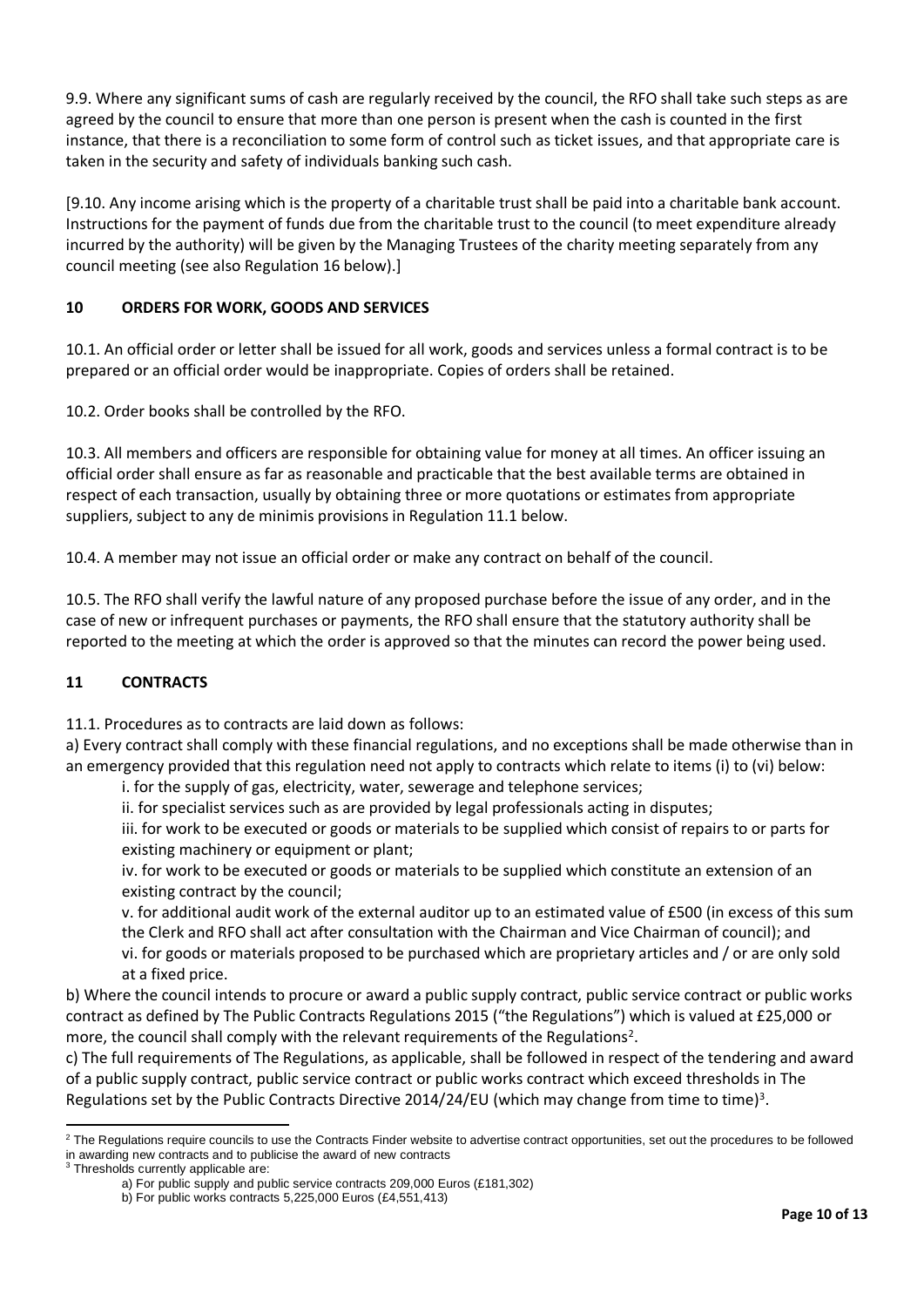d) When applications are made to waive financial regulations relating to contracts to enable a price to be negotiated without competition the reason shall be embodied in a recommendation to the council.

e) Such invitation to tender shall state the general nature of the intended contract and the Clerk shall obtain the necessary technical assistance to prepare a specification in appropriate cases. The invitation shall in addition state that tenders must be addressed to the Clerk in the ordinary course of post. Each tendering firm shall be supplied with a specifically marked envelope in which the tender is to be sealed and remain sealed until the prescribed date for opening tenders for that contract.

f) All sealed tenders shall be opened at the same time on the prescribed date by the Clerk in the presence of at least one member of council.

g) Any invitation to tender issued under this regulation shall be subject to Standing Orders[], <sup>4</sup>[insert reference of the council's relevant standing order] and shall refer to the terms of the Bribery Act 2010.

h) When it is to enter into a contract of less than £25,000 in value for the supply of goods or materials or for the execution of works or specialist services other than such goods, materials, works or specialist services as are excepted as set out in paragraph (a) the Clerk or RFO shall obtain 3 quotations (priced descriptions of the proposed supply); where the value is below [£3,000] and above [£100] the Clerk or RFO shall strive to obtain 3 estimates. Otherwise, Regulation 10.3 above shall apply.

i) The council shall not be obliged to accept the lowest or any tender, quote or estimate.

j) Should it occur that the council, or duly delegated committee, does not accept any tender, quote or estimate, the work is not allocated, and the council requires further pricing, provided that the specification does not change, no person shall be permitted to submit a later tender, estimate or quote who was present when the original decision-making process was being undertaken.

## **12 PAYMENTS UNDER CONTRACTS FOR BUILDING OR OTHER CONSTRUCTION WORKS**

12.1. Payments on account of the contract sum shall be made within the time specified in the contract by the RFO upon authorised certificates of the architect or other consultants engaged to supervise the contract (subject to any percentage withholding as may be agreed in the particular contract).

12.2. Where contracts provide for payment by instalments the RFO shall maintain a record of all such payments. In any case where it is estimated that the total cost of work carried out under a contract, excluding agreed variations, will exceed the contract sum of 5% or more a report shall be submitted to the council.

12.3. Any variation to a contract or addition to or omission from a contract must be approved by the council and Clerk to the contractor in writing, the council being informed where the final cost is likely to exceed the financial provision.

#### **13 STORES AND EQUIPMENT**

13.1. The officer in charge of each section shall be responsible for the care and custody of stores and equipment in that section.

13.2. Delivery notes shall be obtained in respect of all goods received into store or otherwise delivered and goods must be checked as to order and quality at the time delivery is made.

13.3. Stocks shall be kept at the minimum levels consistent with operational requirements.

13.4. The RFO shall be responsible for periodic checks of stocks and stores at least annually.

#### **14 ASSETS, PROPERTIES AND ESTATES**

14.1. The Clerk shall make appropriate arrangements for the custody of all title deeds and Land Registry

<sup>4</sup> Based on NALC's Model Standing Order 18d ©NALC 2018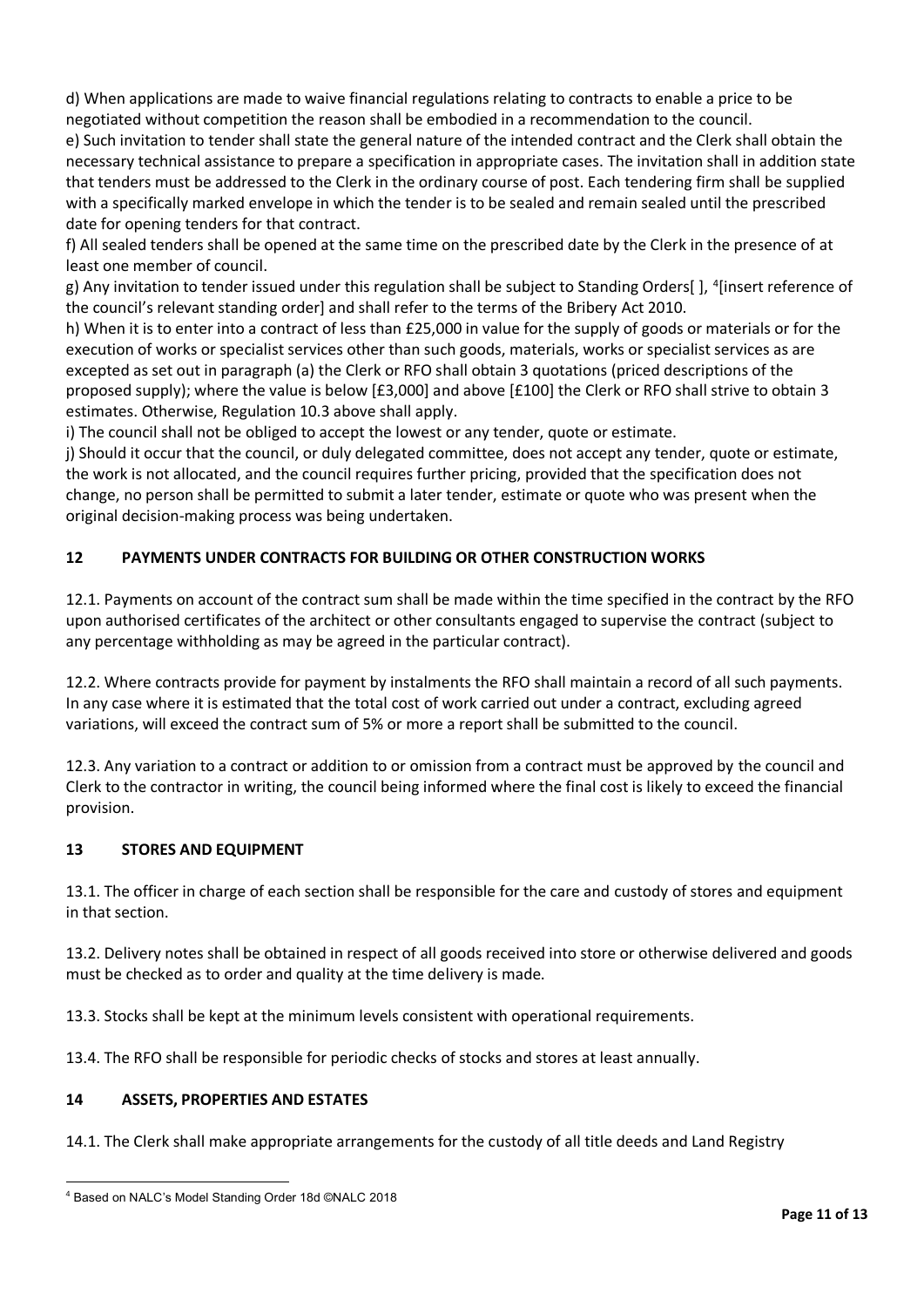Certificates of properties held by the council. The RFO shall ensure a record is maintained of all properties held by the council, recording the location, extent, plan, reference, purchase details, nature of the interest, tenancies granted, rents payable and purpose for which held in accordance with Accounts and Audit Regulations.

14.2. No tangible moveable property shall be purchased or otherwise acquired, sold, leased or otherwise disposed of, without the authority of the council, together with any other consents required by law, save where the estimated value of any one item of tangible movable property does not exceed [£250].

14.3. No real property (interests in land) shall be sold, leased or otherwise disposed of without the authority of the council, together with any other consents required by law. In each case a report in writing shall be provided to council in respect of valuation and surveyed condition of the property (including matters such as planning permissions and covenants) together with a proper business case (including an adequate level of consultation with the electorate).

14.4. No real property (interests in land) shall be purchased or acquired without the authority of the full council. In each case a report in writing shall be provided to council in respect of valuation and surveyed condition of the property (including matters such as planning permissions and covenants) together with a proper business case (including an adequate level of consultation with the electorate).

14.5. Subject only to the limit set in Regulation 14.2 above, no tangible moveable property shall be purchased or acquired without the authority of the full council. In each case a report in writing shall be provided to council with a full business case.

14.6. The RFO shall ensure that an appropriate and accurate Register of Assets and Investments is kept up to date. The continued existence of tangible assets shown in the Register shall be verified at least annually, possibly in conjunction with a health and safety inspection of assets.

## **15 INSURANCE**

15.1. Following the annual risk assessment (per Regulation 17), the RFO shall affect all insurances and negotiate all claims on the council's insurers [in consultation with the Clerk].

15.2. The Clerk shall give prompt notification to the RFO of all new risks, properties or vehicles which require to be insured and of any alterations affecting existing insurances.

15.3. The RFO shall keep a record of all insurances effected by the council and the property and risks covered thereby and annually review it.

15.4. The RFO shall be notified of any loss liability or damage or of any event likely to lead to a claim and shall report these to council at the next available meeting.

15.5. All appropriate members and employees of the council shall be included in a suitable form of security or fidelity guarantee insurance which shall cover the maximum risk exposure as determined [annually] by the council, or duly delegated committee.

## **16 CHARITIES**

16.1. Where the council is sole managing trustee of a charitable body the Clerk and RFO shall ensure that separate accounts are kept of the funds held on charitable trusts and separate financial reports made in such form as shall be appropriate, in accordance with Charity Law and legislation, or as determined by the Charity Commission. The Clerk and RFO shall arrange for any audit or independent examination as may be required by Charity Law or any Governing Document.